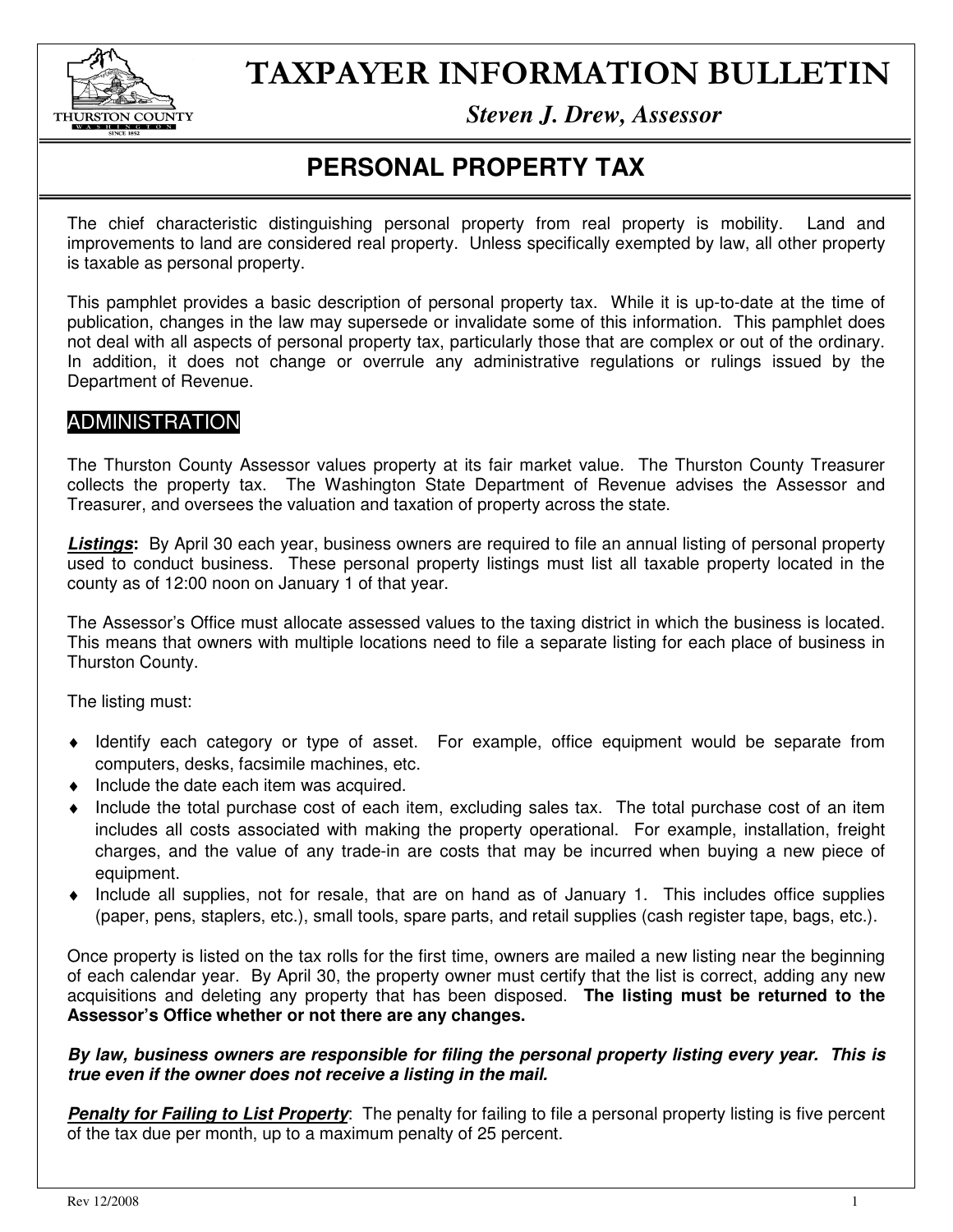**Valuation**: Property listed on the listing is valued at 100 percent of its current market value. Market, or true and fair value, is the amount that a willing and unobligated buyer is willing to pay a willing and unobligated seller. After valuing the property, the business owner is notified of the property's assessed value.

**Appeal of Assessed Value**: Business owners should contact the Assessor's Office if they feel an assessment is incorrect. We will explain how the value was determined and make any necessary corrections, if appropriate. The assessment can be appealed to the Thurston County Board of Equalization if the owner still believes the assessment is incorrect or excessive.

Appeal forms are available from the Board of Equalization. The Board must receive the appeal on or before July 1 of the assessment year, or within 60 days of the date of the notice, whichever is later.

**Tax Liens**: Personal property is subject to tax at the same levy rates as real property. If the tax is not paid, a lien on personal property will exist from the time the Assessor lists and values the property until the tax is paid. If the tax remains unpaid, a lien may be placed on the owner's other real property.

**Payment of Property Taxes**: The Treasurer mails property tax statements during February each year. It is important to note that the person who owns the property as of January 1 of the **assessment year** owes the tax due the following year. The tax is due even if the business closes or the property is sold or transferred. For example, a business owner lists equipment on the personal property listing as of January 2008. In July 2008, the owner sells the equipment. The selling owner owes the full amount of tax due in 2009 for the 2008 assessment year.

The lien, however, follows the property. This means that a new owner can be held responsible when the previous owner does not pay the taxes.

**Penalties for Late Payment**: Personal property taxes that are not paid or are paid late are subject to interest, penalties, and possibly distraint costs by the Treasurer.

**Seizure of Property and Advance Payment of Taxes Required:** The Treasurer may proceed to seize the personal property, if the taxes are not paid or if either the Assessor or Treasurer believes the property will be removed from the state before the tax is due. In addition, the Treasurer may require advance payment of tax if the property is sold or transferred before the tax is due.

#### TANGIBLE PERSONAL PROPERTY

**Machinery and Equipment, Fixtures and Furniture**: In general, machinery and equipment are considered personal property if they can be removed without endangering the integrity of the building in which they are housed. It can be difficult to distinguish real from personal property when machinery and equipment are attached to the building in which they are installed. The Assessor's Office can answer any questions about whether machinery and equipment are taxable as real or personal property.

Furniture and other fixtures are subject to personal property tax. Other examples of taxable tangible personal property include:

- ♦ Office furnishings and equipment
- Store fixtures and equipment
- ♦ Computer software (canned or embedded)
- ♦ Manufacturing equipment (when not taxable as real property)
- ♦ Construction equipment
- $\triangleleft$  Signs
- ♦ Communication equipment
- **Tools**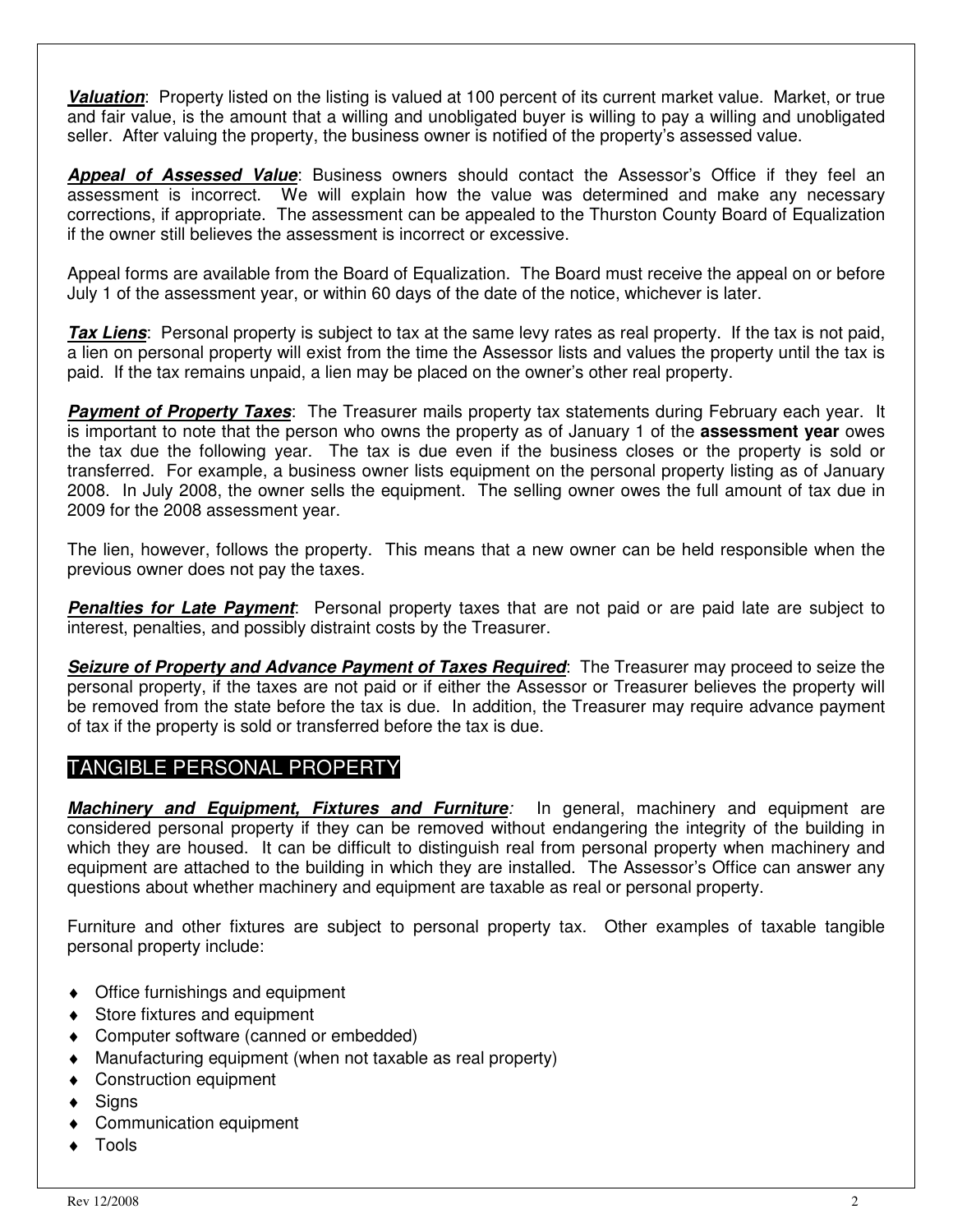**Leased Equipment**: Leased equipment, including equipment leased under a lease-purchase contract, is subject to personal property tax. As the legal owner, the lessor must file an annual personal property listing with the county Assessor in each county where leased equipment is located. However, if the contract states that the lessee is responsible for reporting the equipment, it must be included on the lessee's listing.

**Farm Equipment:** All farm equipment, machinery, and supplies are subject to personal property tax.

**Leasehold Improvements**: The improvements a lessee makes to leased space are taxable as leasehold improvements. Leasehold improvements are subject to personal property tax regardless of whether real property is leased from a private party or a government entity.

**Supplies**: Supplies used in a business are subject to personal property tax. However, items that become an ingredient or component of an article manufactured for sale or items held for resale are not subject to personal property tax.

**Vehicles**: Vehicles not designed for road use and not licensed are subject to personal property tax. Examples of vehicles that may be subject to personal property tax include:

- ♦ Special highway construction equipment, such as earth moving and paving equipment
- ♦ Farm vehicles
- ◆ Off-road vehicles
- ♦ Racing vehicles

**Watercraft**: Examples of watercraft subject to personal property tax include:

- ♦ Vessels used exclusively for commercial fishing
- ♦ Documented vessels, such as tugs, used to transport property or people between specific points
- ♦ Barges, dredges, and similar watercraft
- ♦ Charter vessels and vessels used for bare boat rentals that require documentation by the United States Coast Guard.

Annually, the Department of Revenue values and collects personal property tax on the above vessels and watercraft. Listing forms are available from Department of Revenue, Special Programs Division, at (360) 570-3265.

#### EXEMPTIONS FROM PERSONAL PROPERTY TAX

The following are exempt from personal property tax:

- ♦ Household goods and personal effects. However, those household items and personal effects used in a business are subject to tax.
- ♦ Personal property owned by government entities
- ♦ Cargo containers used in commerce
- ♦ Custom software
- ♦ Business inventories, including livestock, items held for resale in the normal course of business, and materials that become an ingredient or component of articles being manufactured for sale. Property held for lease to others is not considered part of a business' inventory.

**Sole Proprietors**: Sole proprietors who qualify as a head of family are eligible for a property tax exemption on \$15,000 of the assessed value.